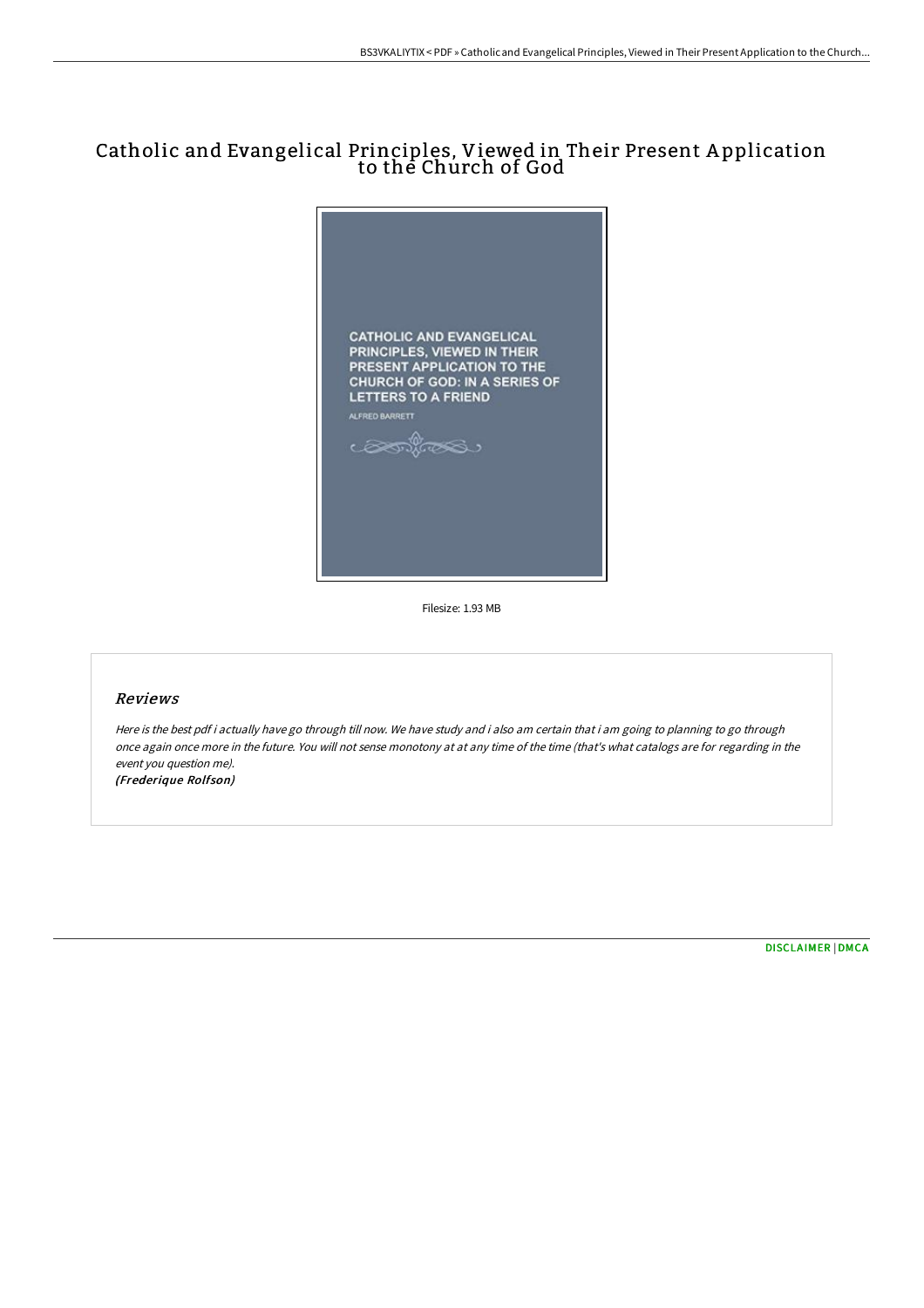# CATHOLIC AND EVANGELICAL PRINCIPLES, VIEWED IN THEIR PRESENT APPLICATION TO THE CHURCH OF GOD



Rarebooksclub.com, United States, 2013. Paperback. Book Condition: New. 246 x 189 mm. Language: English . Brand New Book \*\*\*\*\* Print on Demand \*\*\*\*\*.This historic book may have numerous typos and missing text. Purchasers can usually download a free scanned copy of the original book (without typos) from the publisher. Not indexed. Not illustrated. 1843 edition. Excerpt: .baptized is not regeneration, but is rather intended to lead to true regeneration in after life, if they live, the Holy Spirit, through the intercession of Christ, finishing His work in them if they (lie In the sacrament of baptism, the water or outward See Vatson s Vorks Vol. 3, p. 72, 80. The question will probably occur here what becomes of the infants of the heathen who die in infancy and who are not baptized? It is freely granted that they are saved from the consequences of Adam s transgression, through the merits of the second Adam, and in the order of that gracious constitution which he has raised for the recovery of the world. But into what degrees of positive blessing? There is a difference between that constitution of grace under which the whole world is placed (in which many transactions of wisdom and goodness take place beside the salvation of heathen infants) and that covenant which is made to Abraham s spiritual seed--the church. This church is distinguished by peculiar privileges, there is a special presence of God manifested unto it, which is dilferent from God s general 0mnipresenceAll children are born under Christ s merciful constitution, but all are not born within the encircling clauses of that gracious engagement which refers to the christian church, this is the privilege rather of christian infants. Whether there will be a difference in the allotment of eternity between the children of the church...

 $\mathbb{R}$ Read Catholic and [Evangelical](http://bookera.tech/catholic-and-evangelical-principles-viewed-in-th.html) Principles, Viewed in Their Present Application to the Church of God Online ⊕ Download PDF Catholic and [Evangelical](http://bookera.tech/catholic-and-evangelical-principles-viewed-in-th.html) Principles, Viewed in Their Present Application to the Church of God